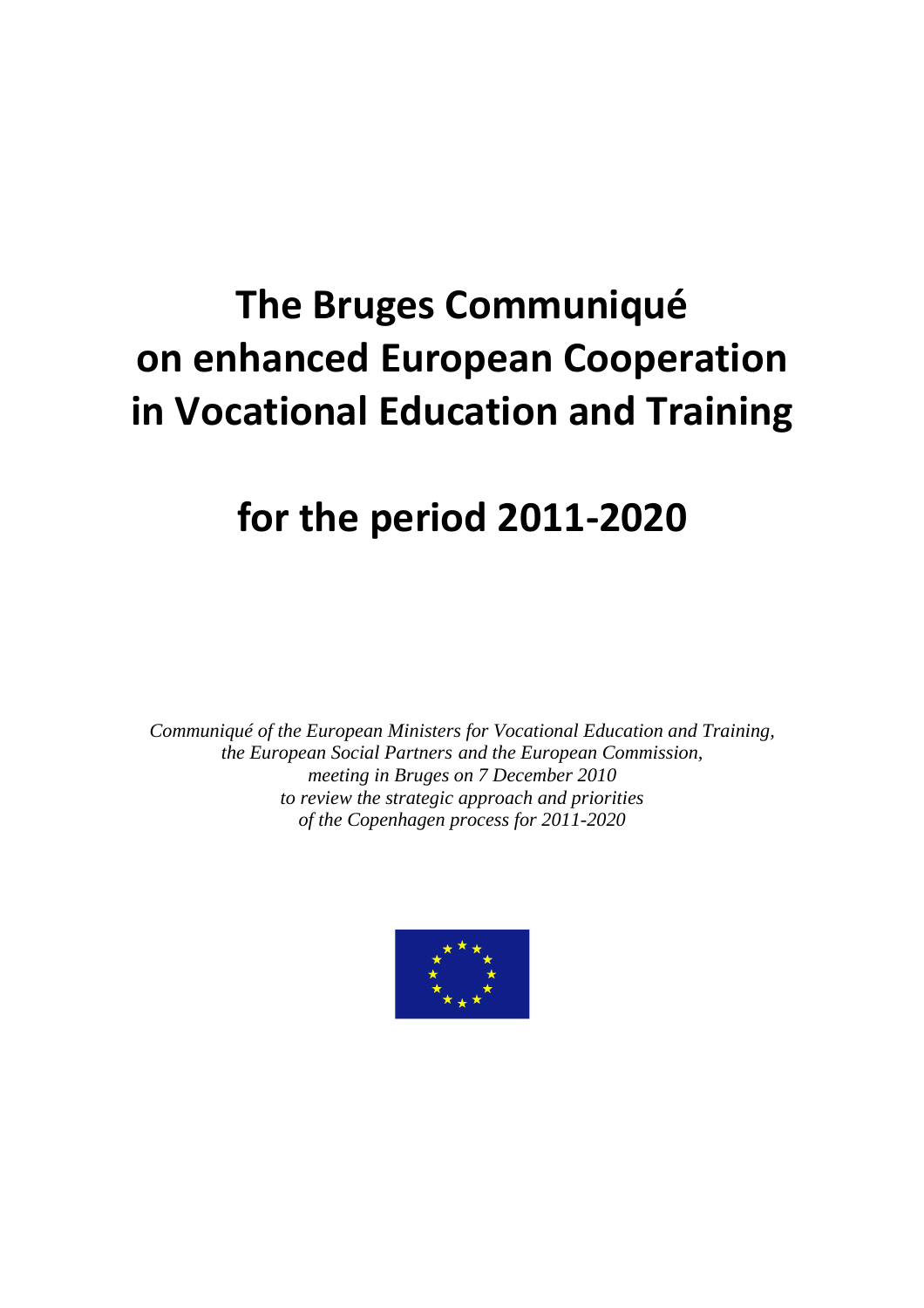## **BRUGES COMMUNIQUÉ – 7 DECEMBER 2010**

#### **FOREWORD**

The Copenhagen Declaration of 29-30 November 2002 launched the European strategy for enhanced cooperation in Vocational Education and Training (VET), commonly referred to as the "Copenhagen process". Today in 2010 on the basis of our 8 years of European cooperation, we have defined the long-term strategic objectives for the next decade (2011-2020). We have taken into account our past achievements, current and future challenges, and the underlying principles and ideas of the Copenhagen process. An overall review of the process by the European Centre for the Development of Vocational Training (Cedefop), based on a survey in the 27 Member States and Iceland, Norway and Liechtenstein, facilitated our work, as did a similar report on Croatia, Turkey and the Former Yugoslav Republic of Macedonia by the European Training Foundation.

## **I. NEW IMPETUS FOR VOCATIONAL EDUCATION AND TRAINING IN EUROPE**

#### *CURRENT AND FUTURE CHALLENGES*

#### **Education and training for tomorrow's Europe**

Europe is trying to recover from a severe economic and financial crisis. Unemployment rates are high – in particular amongst young people**1**. The crisis has emphasised the need to reform our economies and societies. Europe wants to become smarter, more sustainable and more inclusive. To achieve this we need flexible, high quality education and training systems which respond to the needs of today and tomorrow**2**.

#### *Labour market evolution*

 $\overline{a}$ 

Today, in Europe some 76 million 25-64 year olds - roughly equivalent to the combined total populations of Italy, Hungary and Austria - have either low qualifications or no qualifications at all. Too many 18-24 year olds continue to leave education and training unqualified. Measures to prevent or remedy early school leaving are urgently required. Cedefop's projections of skills needs for the next decade show that technological change will increase the demand for those with high and medium qualifications at the

**<sup>1</sup>** The figures of September 2010 for the EU 27 Member States indicated a general unemployment rate of 9,6 % and a youth unemployment rate of 20,3 % (source: Eurostat).

**<sup>2</sup>** The European Commission adopted on 9 June 2010 a communication "A New Impetus for European cooperation in Vocational Education and Training to support the Europe 2020 strategy", which proposed in broad terms a future agenda for the European VET policy.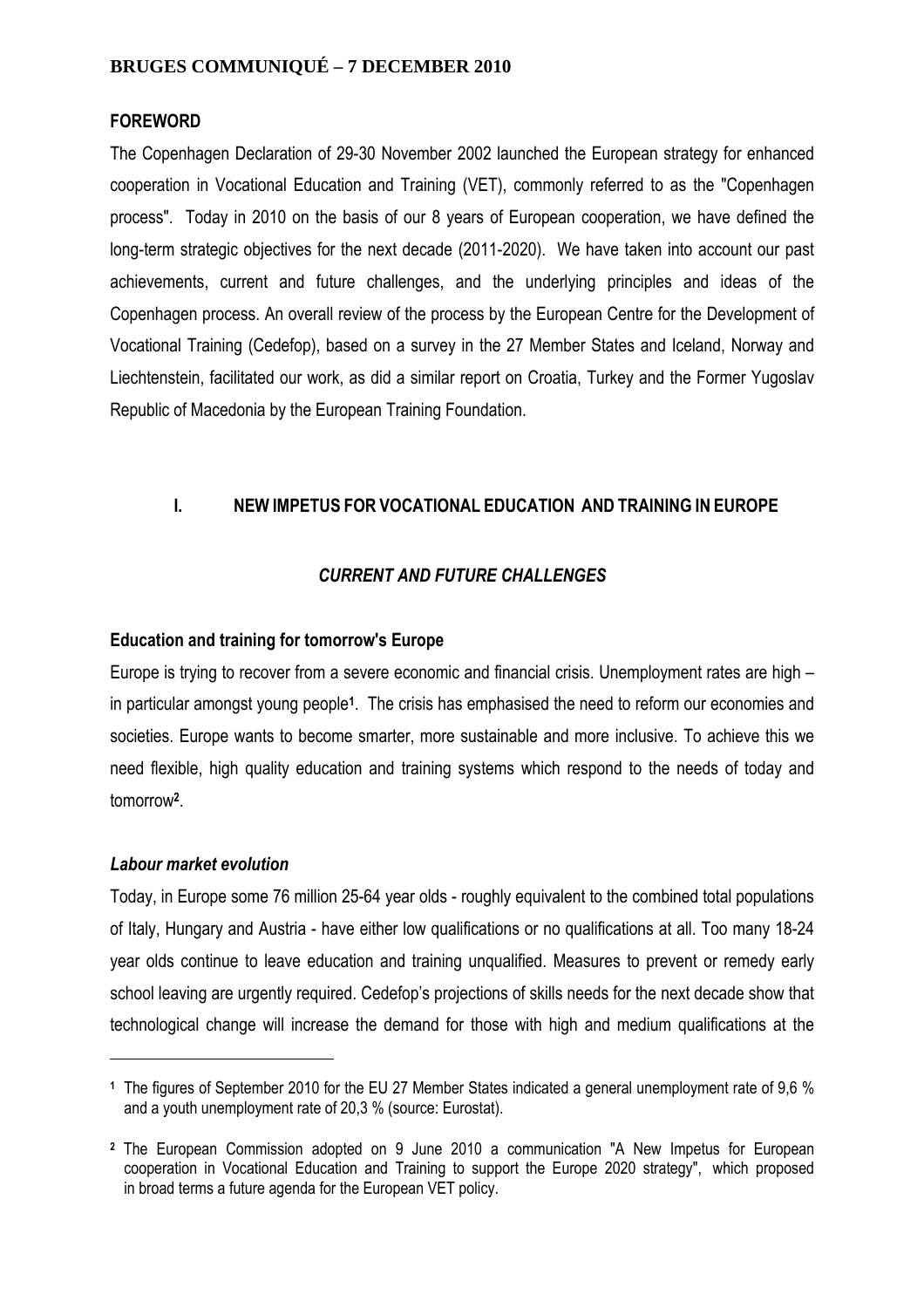expense of low-qualified people. Even those occupations that used to require mostly low-level skills are increasingly requiring medium or even high-level qualifications. This means that people with low (or no) formal qualifications will find it more difficult to find a job in the future. There is also increasing evidence suggesting the polarization of employment with rising wages for highly skilled workers and falling wages for low- and unskilled workers.

## *The right skills*

Today's pupils and students will still be in the beginning of their career in 2020 with at least 30 years to go in their professional live, and some of them in occupations that do not exist today and others perhaps in occupations that are disappearing.

We need to improve the capacity of VET to respond to the changing requirements of the labour market. Integrating changing labour market needs into VET provision in the long term requires a better understanding of emerging sectors and skills, and of changes to existing occupations. In cooperation with the relevant stakeholders we must regularly review occupational and education/training standards which define what is to be expected from the holder of a certificate or diploma. This means closer collaboration between stakeholders active in skills anticipation including representatives of professional sectors, social partners, relevant civil society organisations, and education and training providers. We need to adapt VET content, infrastructure and methods regularly in order to keep pace with shifts to new production technologies and work organisation.

The transition to a green economy is a mega trend which affects skill needs across many different jobs and sectors. Many of the skills needed, can be found in existing occupations. Concretely, the labour market requires a balance between developing generic green skills (e.g. reducing waste, improving energy efficiency) and specific skills. Just as information and communications technology skills are essential for everybody today green skills will be important to almost every job in the future.

## *Ageing society*

The future European labour market will be simultaneously confronted with an ageing population and shrinking cohorts of young people. As a result, adults - and in particular, older workers - will increasingly be called upon to update and broaden their skills and competences through continuing VET. This increased need for lifelong learning means we should have more flexible modes of delivery, tailored training offers and well-established systems of validation of non-formal and informal learning. The potential of information and communications technology (ICT) can be used to boost adult education and training through distance learning.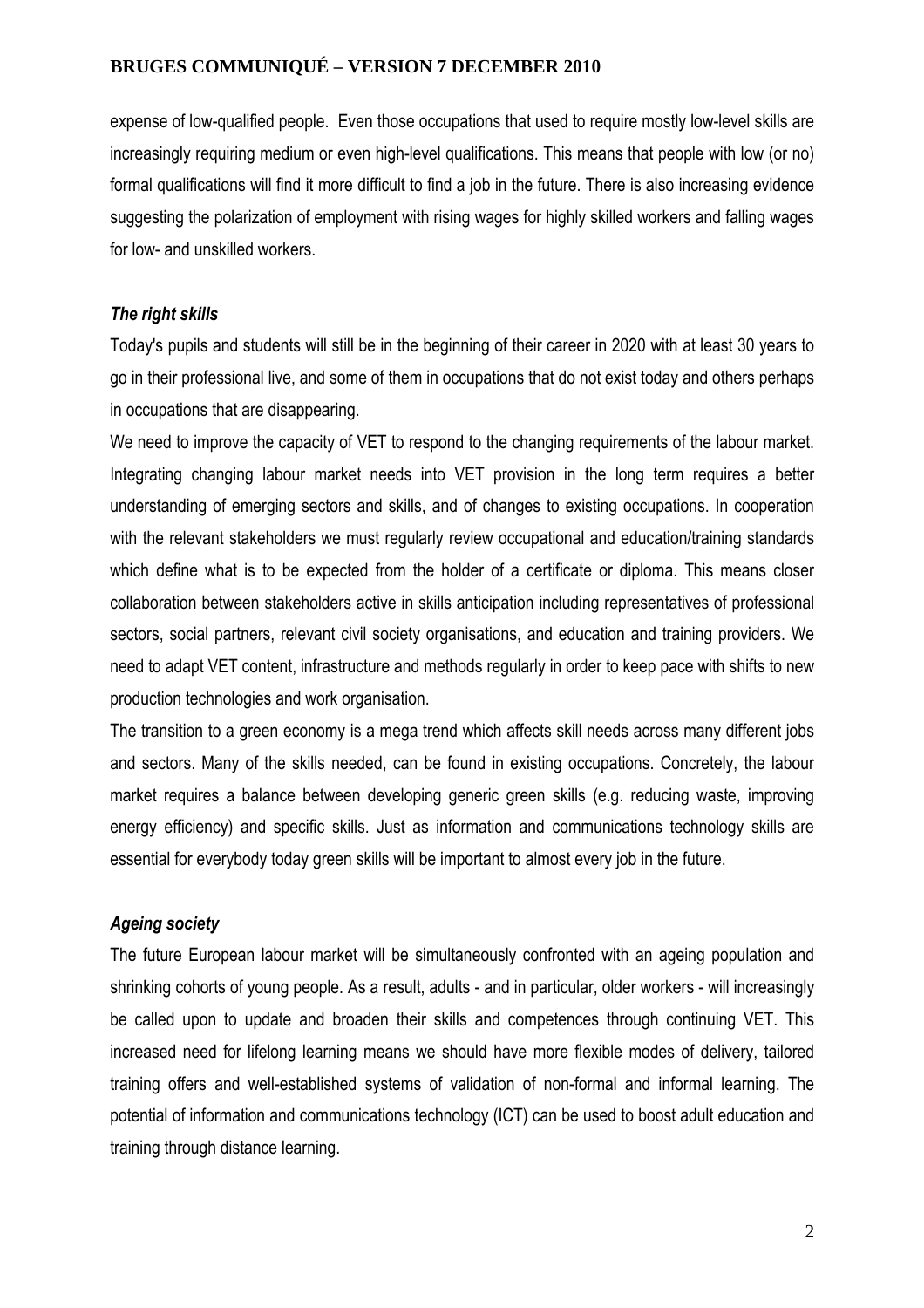#### *The dual objective of VET*

Initial and continuing VET share the dual objective of contributing to employability and economic growth, and responding to broader societal challenges, in particular promoting social cohesion. Both should offer young people, as well as adults, attractive and challenging career opportunities, and should appeal equally to women and men, to people with high potential and to those who, for whatever reason, face the risk of exclusion from the labour market.

#### *Quality and excellence*

Given the role of VET in European societies and economies, it is crucial to ensure the sustainability and excellence of vocational education and training. If Europe is to maintain its position as the strongest exporter of industrial products in the world, it must have world class VET. In the knowledge society vocational skills and competences are just as important as academic skills and competences.

The diversity of European VET systems is an asset for mutual learning. But transparency and a common approach to quality assurance are necessary to build up mutual trust which will facilitate mobility and recognition of skills and competences between those systems. In the decade ahead we must give high priority to quality assurance in our European cooperation in VET.

#### *Empowering people*

Not only labour markets but also societies as a whole are changing rapidly. We must empower people to adapt to new developments and manage change. This means enabling people to acquire knowledge, skills and competences that are not purely occupational. These broader competences – key competences – are important to succeed in life, and it should be possible to acquire them as well in VET as in any other form of education. Also VET has to give learners a chance to catch up, complement and build on key competences without neglecting occupational skills. ICT skills and competences and foreign language skills, in particular, will become more and more critical in terms of getting and keeping a job and in managing everyday life.

Work-based learning is a way for people to develop their potential. The work-based component contributes substantially to developing a professional identity and can boost the self-esteem of those who might otherwise see themselves as failures. Learning on the job enables those in employment to develop their potential while maintaining their earnings. A well performing VET, which enables learning on and off-the-job on a part-time or full-time basis, can thereby also strongly contribute to social cohesion in our societies.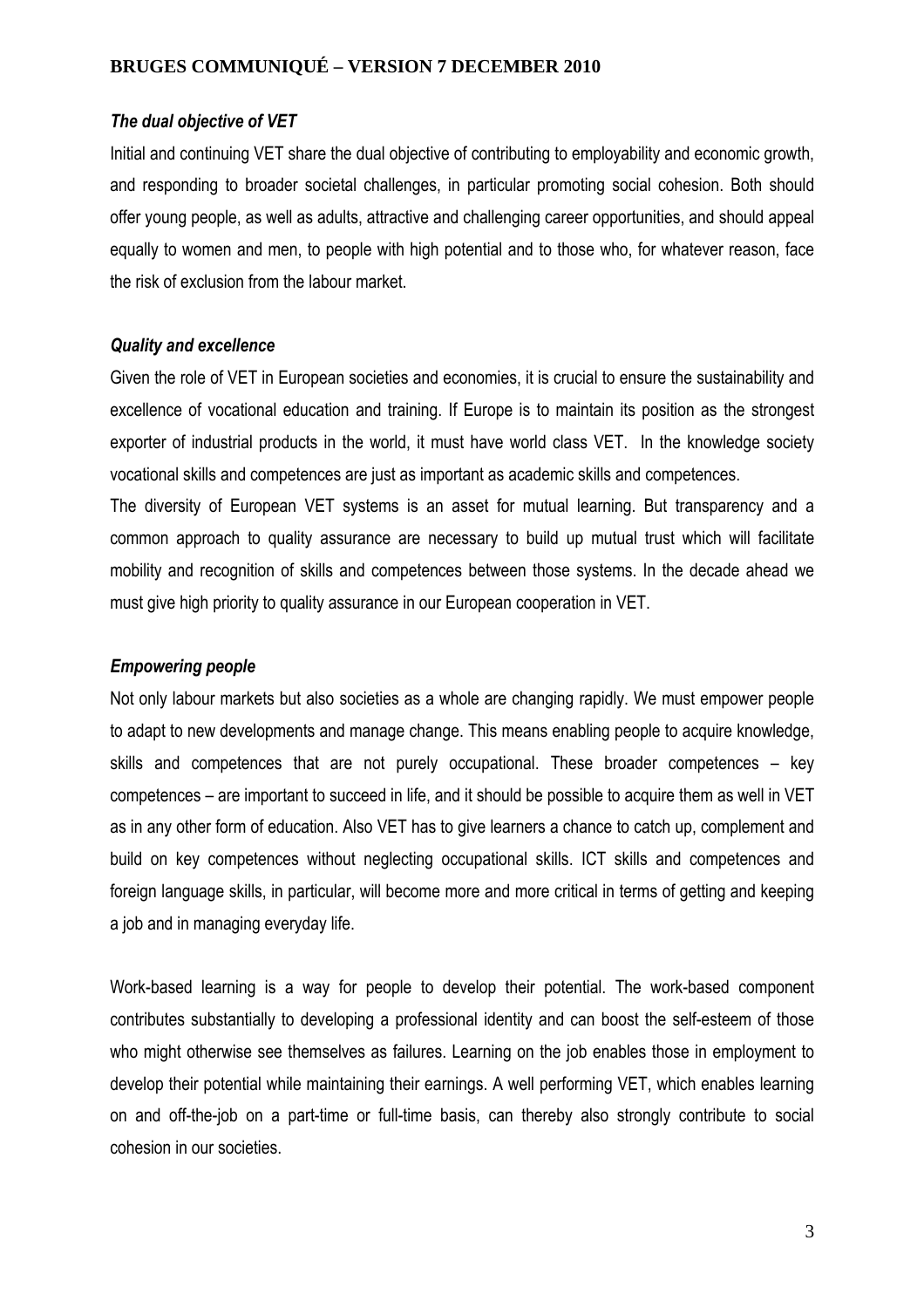## *Internationalising VET*

As players on the global education market, national VET systems need to be connected to the wider world in order to remain up-to-date and competitive. They have to be more capable of attracting learners from other European and third countries, providing them with education and training as well as making it easier to recognise their skills. Demographic change and international migration make these issues even more relevant. Although a European area of education and training is emerging, we have still not achieved our original objective of removing obstacles to mobility and we see that the mobility of learners in VET remains low. Better and targeted information provision and guidance are needed to attract more foreign learners to our VET systems.

Substantially increasing transnational mobility of VET learners and teachers, and recognising the knowledge, skills and competences they have acquired abroad, will be an important challenge for the future.

## *Investing in VET – a shared responsibility*

 $\overline{a}$ 

Shaping VET is the shared responsibility of national governments, social partners, VET providers, teachers, trainers, and learners: all have a mutual interest in closer cooperation.

An increased emphasis on adult learning in recent years also requires additional resources. The economic downturn should not lead to reduced investment in VET. Budgetary constraints will force us to come up with innovative solutions to secure sustainable funding for VET and to ensure that resources are efficiently allocated and equitably distributed.

## *IMPORTANT ACHIEVEMENTS OF THE COPENHAGEN PROCESS*

The Copenhagen process has played a crucial role in raising awareness of the importance of VET at both national and European level. Progress is most evident in the common European tools**3**, principles and guidelines which have been developed to make qualifications more transparent, comparable and transferable, as well as to improve flexibility and quality of learning. They establish a basis to move towards a real European education and training area.

The impact of the Copenhagen process on countries' VET policies has been both quick and strong: it has triggered profound reforms, amongst others the development of national qualifications frameworks

**<sup>3</sup>** The following tools have been developed since 2002: Europass, the European Qualifications Framework (EQF), the European Credit System for VET (ECVET) and the European Quality Assurance Reference Framework for VET (EQAVET).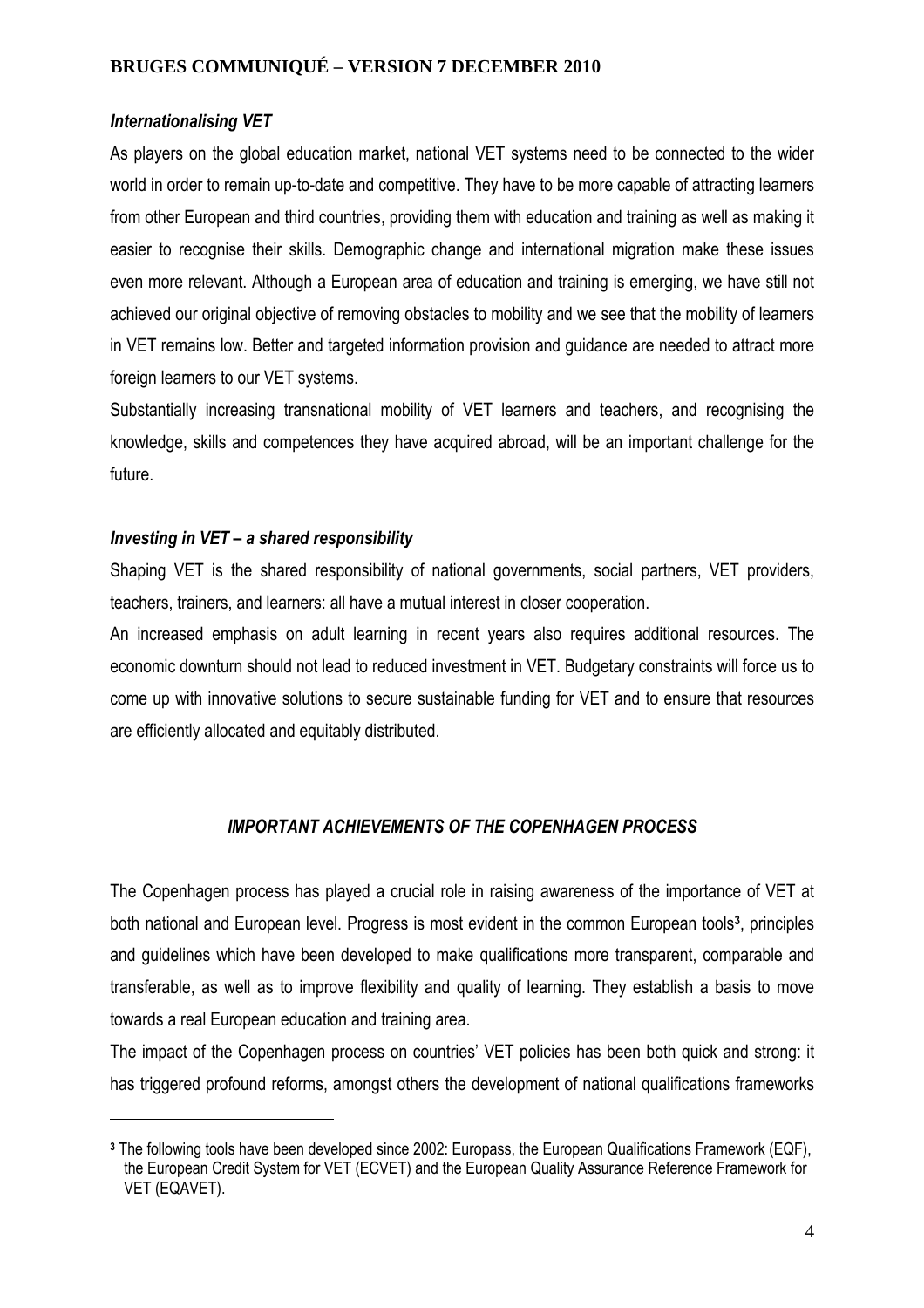with a view to implementing the European Qualifications Framework (EQF) and the shift to a learning outcomes approach. By changing the perspective from an input-oriented learning process to learning outcomes, comprehensive frameworks which include general education, VET and higher education, can help create transparent, permeable and flexible national qualifications systems.

Peer learning activities and the exchange of good practices have helped to create a sense of ownership of the process and stimulated further activities. But more and better communication is needed to involve the stakeholders: social partners, VET providers, civil society and learners.

VET policies alone do not suffice to address socio-economic challenges and make mobility and lifelong learning a reality. Comprehensive approaches are required which link VET to other policies, in particular employment and social policies.

## *THE COPENHAGEN PROCESS IN THE WIDER EU POLICY CONTEXT*

Given the evolving political context over the coming decade 2011-2020, particularly in the light of the *Europe 2020* Strategy, the Copenhagen Declaration of 2002 should be given fresh impetus. As the Copenhagen process is an integral part of the "Education and Training 2020" strategic framework, the objectives in the VET field should remain consistent with the overall objectives laid down in the framework.

VET should play its part in achieving the two *Europe 2020* headline targets set in the education field, namely - by 2020 - to reduce the rate of early leavers from education to less than 10% and to increase the share of 30-34 years old having completed tertiary or equivalent education to at least 40%.

A list of short-term deliverables has been drawn up to indicate the concrete actions which are required in order to advance towards the strategic objectives. The list of short tem deliverables will also facilitate the future periodic reviews.

Taking into account the priorities and overall objectives of the above-mentioned European Strategy and framework, and respecting the principle of subsidiarity, the following is adopted:

- a global vision for VET in 2020
- 11 strategic objectives for the period 2011-2020 based on that vision
- 22 short-term deliverables at national level for the first 4 years (2011-2014), with indication of the support at EU level
- general principles underlying the governance and ownership of the Copenhagen Process.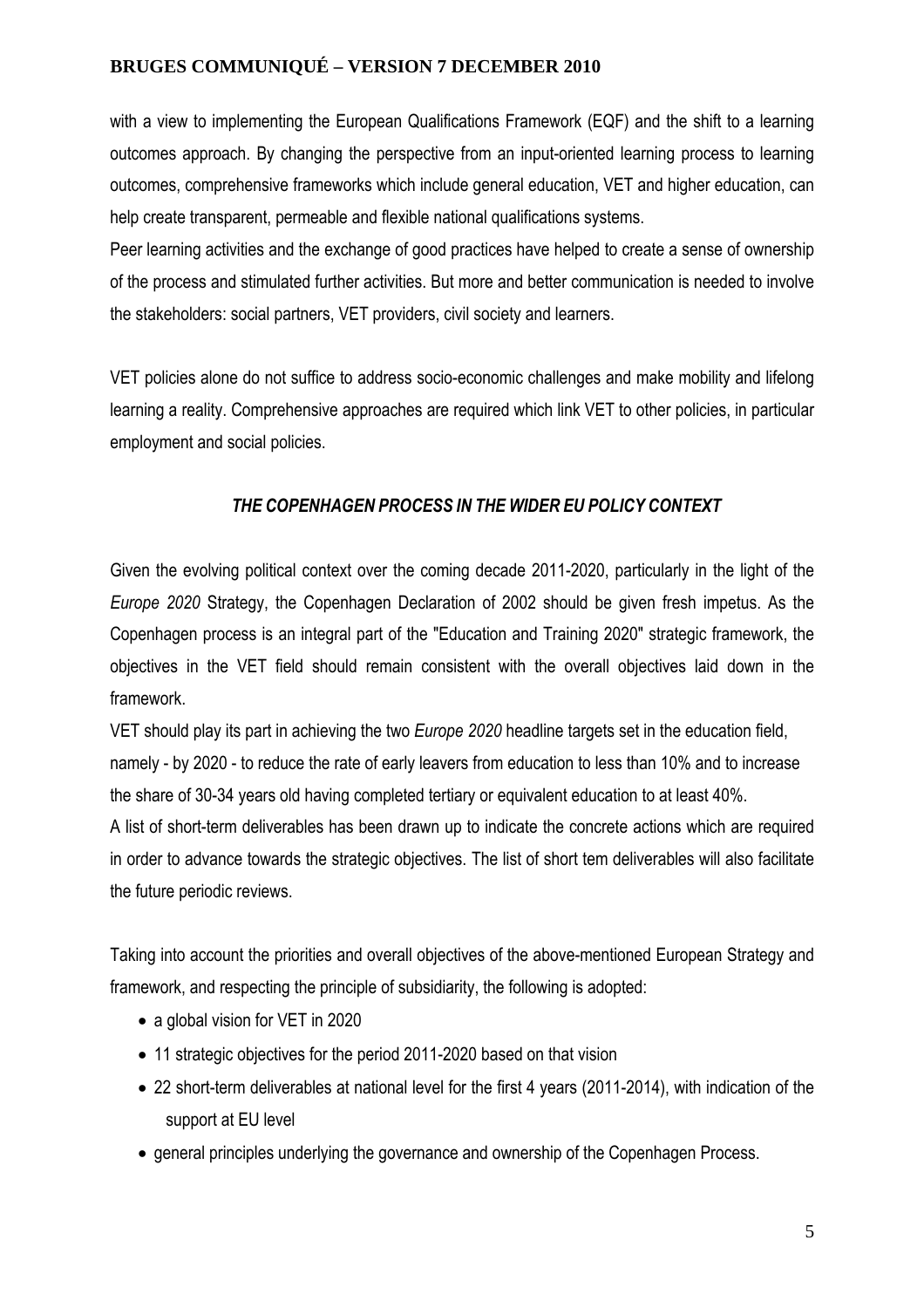## **II. A GLOBAL VISION FOR VOCATIONAL EDUCATION AND TRAINING IN 2020**

By 2020, European VET systems should be more attractive, relevant, career-oriented, innovative, accessible and flexible than in 2010, and should contribute to excellence and equity in lifelong learning by providing:

- Attractive and inclusive VET with highly qualified teachers and trainers, innovative learning methods, high-quality infrastructure and facilities, a high labour market relevance, and pathways to further education and training;
- **High quality initial VET** (I-VET) which learners, parents and society at large may regard as an appealing option, of the same value as general education. I-VET should equip learners with both key competences and specific vocational skills;
- **Easily accessible and career-oriented continuing VET** (C-VET) for employees, employers, independent entrepreneurs and unemployed people, which facilitates both competence development and career changes;
- **Flexible systems of VET, based on a learning outcomes approach**, which support flexible learning pathways, which allow permeability between the different education and training subsystems (school education, VET, higher education, adult education) and **which cater for the validation of non-formal and informal learning**, including competences acquired in the work place;
- **A European education and training area**, with transparent qualifications systems which enable the transfer and accumulation of learning outcomes, as well as the recognition of qualifications and competences, and which facilitate transnational mobility;
- **Substantially increased opportunities for transnational mobility** of VET students and VET professionals;
- **Easily accessible and high-quality lifelong information, guidance and counselling services**, which form a coherent network and which enable European citizens to take sound decisions and to manage their learning and professional careers beyond traditional gender profiles.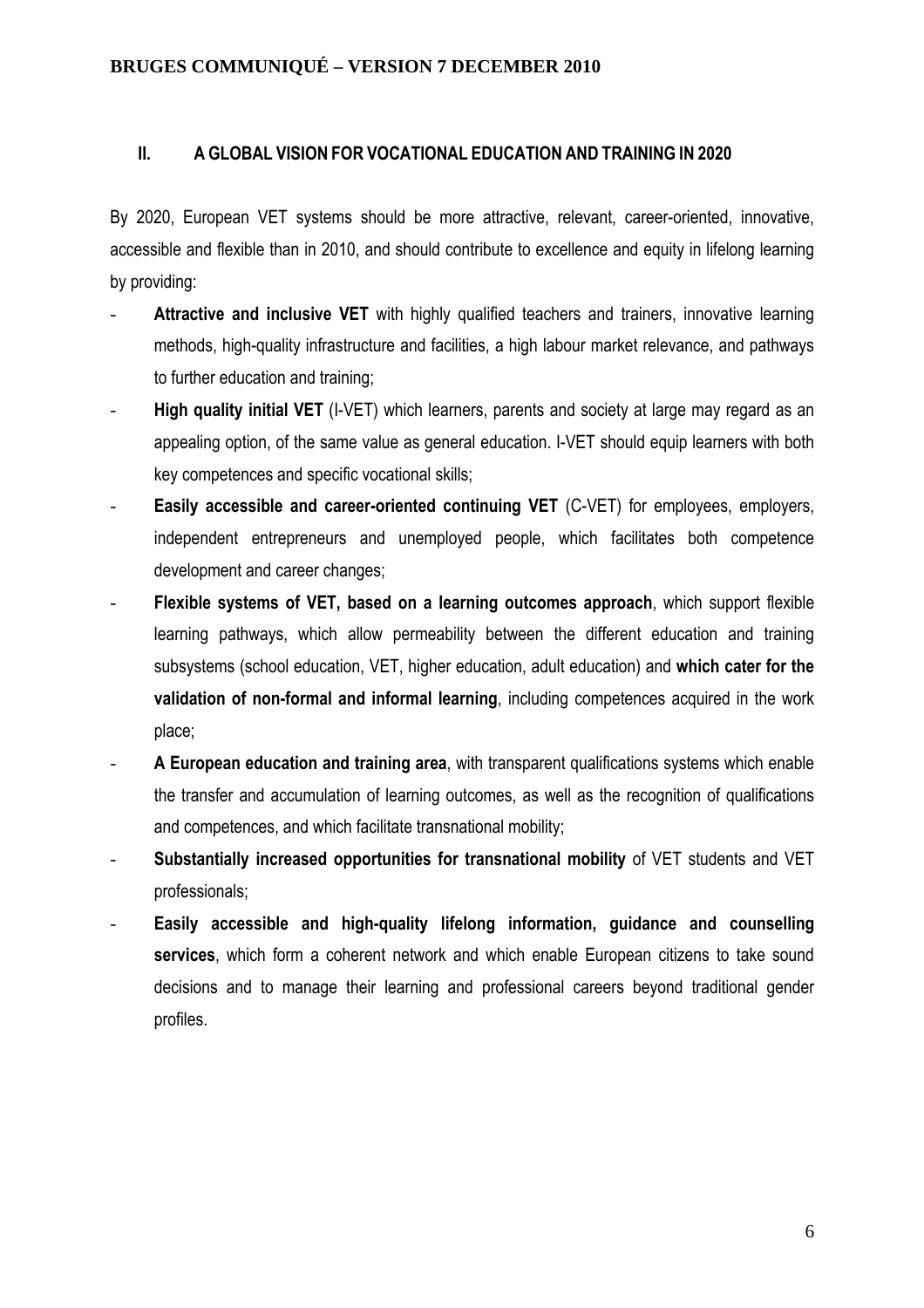# **III. STRATEGIC OBJECTIVES FOR THE PERIOD 2011-2020, FOLLOWED BY SHORT-TERM DELIVERABLES 2011-2014**

# *IMPROVING THE QUALITY AND EFFICIENCY OF VET AND ENHANCING ITS ATTRACTIVENESS AND RELEVANCE*

VET should have high relevance for the labour market and people's careers. In order to increase the attractiveness of VET, participating countries should pursue the following objectives and actions:

#### **1. Making I-VET an attractive learning option**

- (a) Raise the quality of I-VET (see also point 2 below), by improving the quality and competences of teachers**,** trainers and school leaders**,** introducing flexible pathways between all education levels and increasing public awareness of the possibilities which VET offers. This is of particular importance in participating countries where VET tends to be undervalued;
- (b) Encourage practical activities and the provision of high-quality information and guidance which enable young pupils in compulsory education, and their parents, to become acquainted with different vocational trades and career possibilities;
- (c) Ensure that key competences are integrated into I-VET curricula and develop appropriate means of assessment;
- (d) Organise teaching and learning activities which foster the development of career management skills in I-VET;
- (e) Give learners in I-VET access to appropriate up-to-date technical equipment, teaching materials and infrastructures. VET providers should consider sharing costs and equipment amongst themselves and in cooperation with businesses. Work-based learning in enterprises which have the relevant infrastructure should also be promoted;
- (f) Monitor the transition of VET graduates to the labour market or to further education and training, using national monitoring systems.

## **2. Fostering the excellence, quality and relevance of both I-VET and C-VET**

#### *Quality assurance*

(a) High quality of VET provision is a prerequisite for its attractiveness. In order to guarantee improved quality, increased transparency, mutual trust, the mobility of workers and learners, and lifelong learning, participating countries should establish quality assurance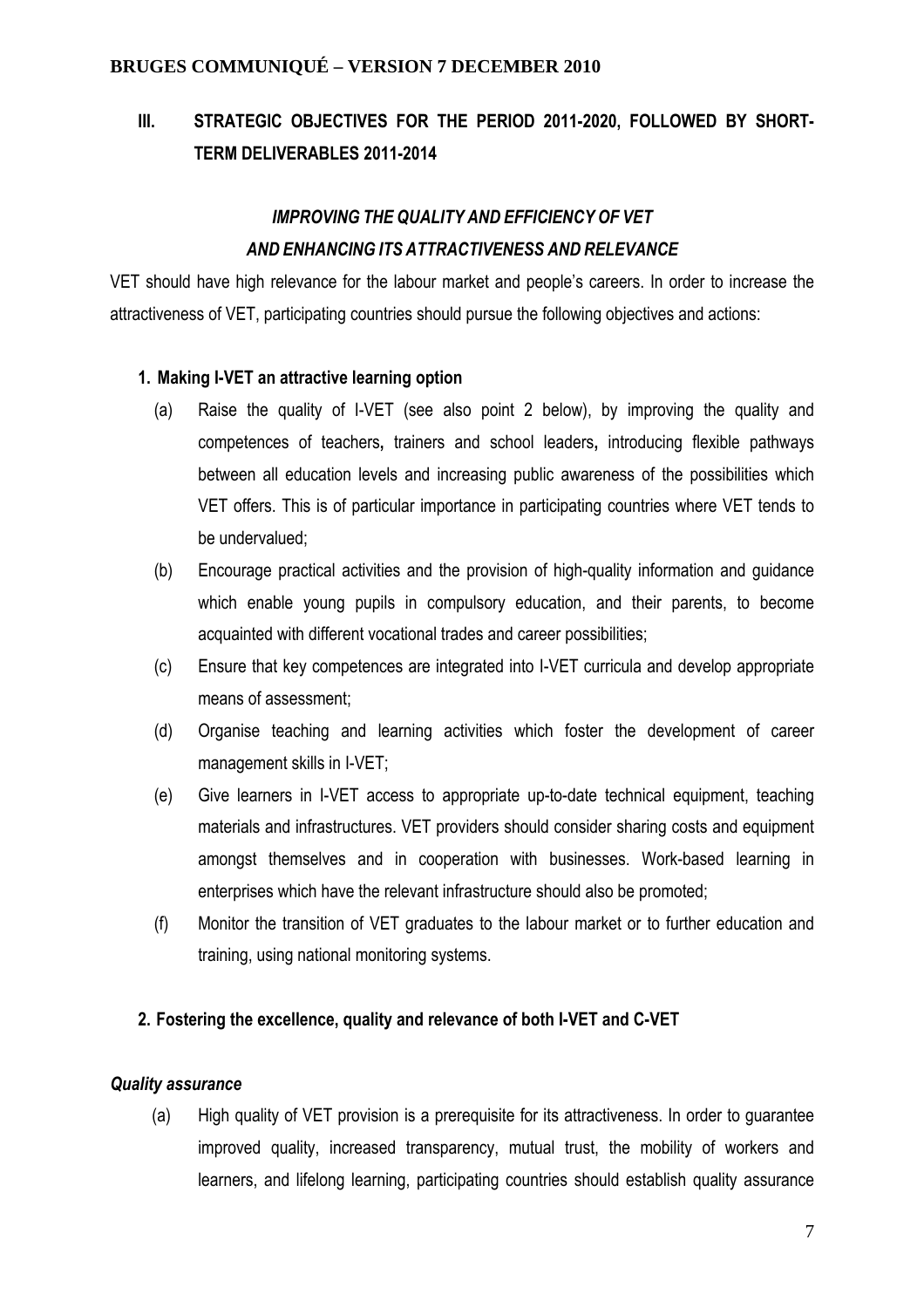frameworks in accordance with the EQAVET Recommendation;

(b) Participating countries should - by the end of 2015 - establish at national level a common quality assurance framework for VET providers, which also applies to associated workplace learning and which is compatible with the EQAVET framework**.** 

#### *Quality of teachers, trainers and other VET professionals*

- (a) Participating countries should improve initial and continuing training for teachers, trainers, mentors and counsellors by offering flexible training provision and investment. The ageing European teacher and trainer population, changing labour markets and working environments, together with the need to attract those best suited to teaching, make this objective even more critical. Traineeships for teachers and trainers in enterprises should be encouraged;
- (b) Participating countries should work together in identifying best practices and guiding principles with respect to changing competences and the profiles of VET teachers and trainers. This could be done with the support of the European Commission and Cedefop, in collaboration with its network of VET teachers and trainers.

#### *Labour market relevance*

The labour market relevance of VET (both I-VET and C-VET), and the employability of VET graduates, should be enhanced through various measures:

- (a) Authorities in the participating countries at national, regional, or local level should create opportunities for enhanced cooperation between schools and enterprises in order to improve teachers' knowledge of work practices on the one hand and trainers' general pedagogical skills and competences on the other;
- (b) Participating countries should promote partnerships between social partners, enterprises, education and training providers, employment services, public authorities, research organisations and other relevant stakeholders**,** in order to ensure a better transfer of information on labour market needs and to provide a better match between those needs and the development of knowledge, skills and competences. Employers and social partners should endeavour to clearly define which competences and qualifications they need in both the short and the long term, and within as well as across sectors. The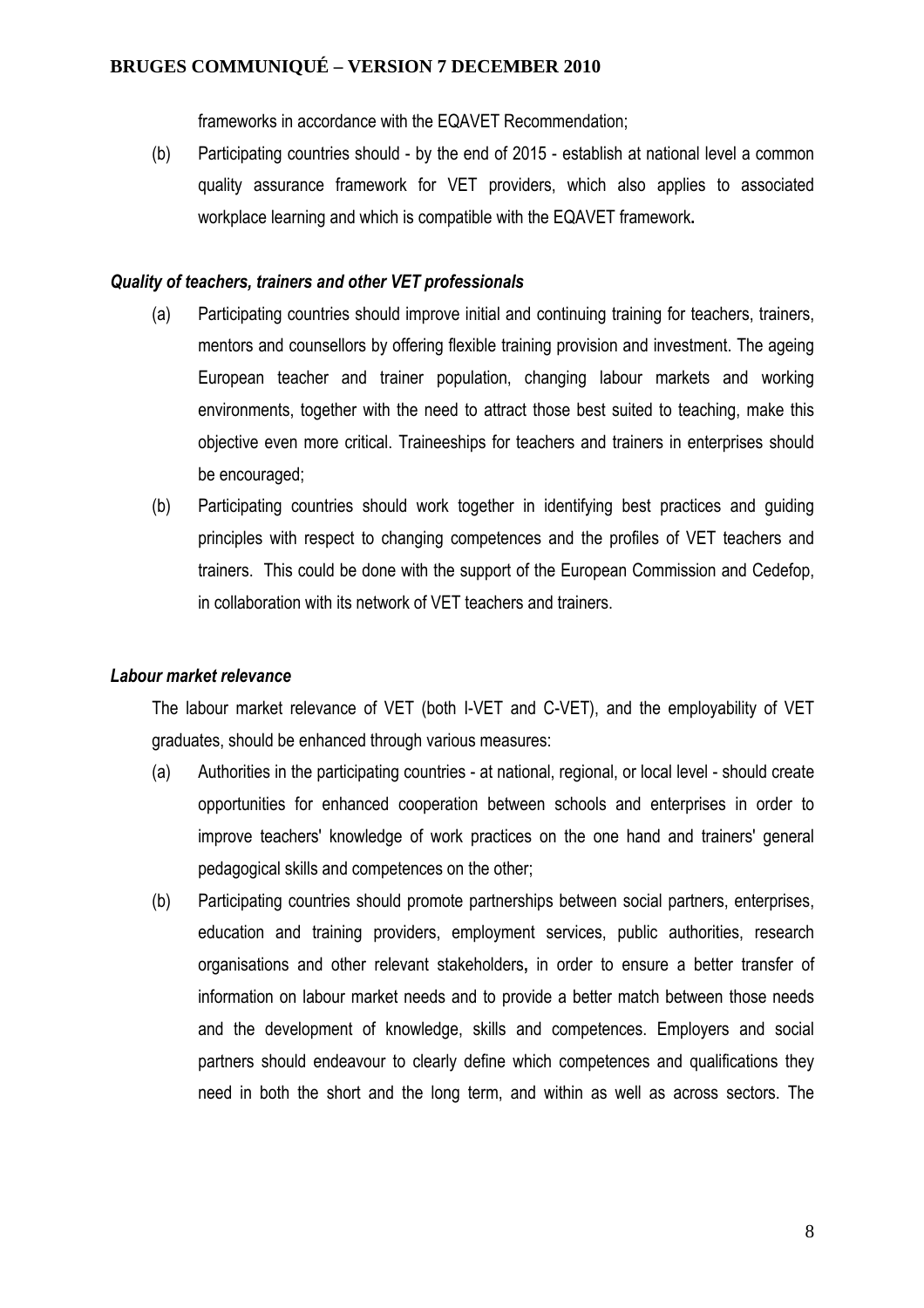development of a common language**4** aimed at bridging the world of education and training on the one hand, and the world of work on the other hand, should be continued and should be consistent with other EU instruments, such as the EQF;

- (c) VET curricula should be outcome-oriented and more responsive to labour market needs. Cooperation models with companies or professional branch organisations should address this issue and provide VET institutions with feedback on both the employability and employment rates of VET graduates;
- (d) To improve the quality and relevance of VET, participating countries, and particularly VETproviders, should make use of feedback from guidance services on the transition of VET graduates to work or to further learning;
- (e) Work-based learning carried out in partnership with businesses and non-profit organisations should become a feature of all initial VET courses;
- (f) Participating countries should support the development of apprenticeship**-**type training and raise awareness of this.

## **SHORT-TERM DELIVERABLES FOR 2011 – 2014**

## **CONCERNING STRATEGIC OBJECTIVES 1 AND 2**

*Actions at national level:* 

 $\overline{a}$ 

- 1. Organise activities aimed at promoting VET attractiveness and excellence, which may include campaigns and skills competitions;
- 2. Support activities, which enable young pupils in compulsory education to become acquainted with vocational trades and career possibilities:
- 3. Take adequate measures to implement the EQAVET Recommendation and make progress towards national quality assurance frameworks for VET;
- 4. As appropriate, ensure that key competences and career management skills are adequately integrated in I-VET curricula and that they can be acquired through training opportunities in C-VET;
- 5. Governments, social partners and VET providers should make the necessary arrangements to:
	- o maximise work-based learning, including apprenticeships, in order to contribute to increasing the number of apprentices in Europe by 2012;
	- o create opportunities for enhanced cooperation between VET institutions and enterprises (profit and non-profit), for example through traineeships for teachers in enterprises;
	- $\circ$  provide VET institutions with feedback on the employability of VET graduates;
- 6. Pursue work on setting**-**up monitoring systems on transitions from learning to work.

<sup>4</sup> In 2010 this bridging language is the objective of the project "Taxonomy of European Skills, Competencies and Occupations (ESCO)".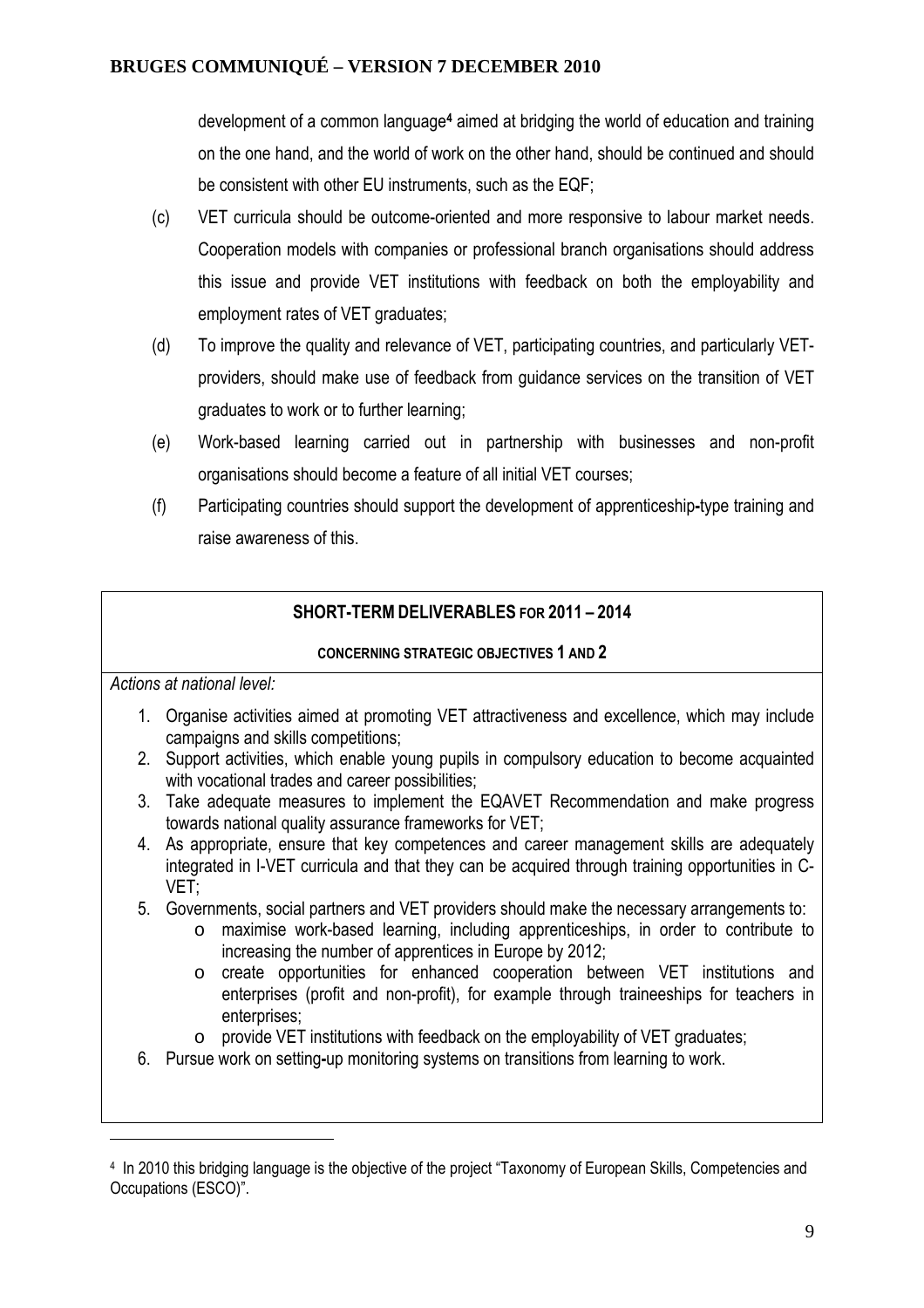## *Support at EU level:*

- Policy document on the role of vocational excellence for smart and sustainable growth;
- Consider European support for VET promotion campaigns, including Eurobarometer on VET attractiveness;
- Encourage skills competitions at European and/or global levels;
- Guidance and technical support for EQAVET implementation;
- Review the implementation of EQAVET at national level in 2013;
- Thematic networking of Quality Assurance projects within the Leonardo da Vinci Programme;
- Vademecum/study on successful work-based learning models (with input from Cedefop);
- Strengthen the anticipation of skills and competences development, notably through skills forecasts (Cedefop) and by setting up European Skills Councils;
- Develop a common language aimed at bridging the world of education & training and the world of work (ESCO), consistent with other EU instruments, such as the EQF;
- Consider the adoption of an EU benchmark for employability on the basis of a Commission proposal;
- Work on best practices and quiding principles with respect to the changing profiles of VET teachers and trainers (together with Cedefop).

## *MAKING LIFELONG LEARNING AND MOBILITY A REALITY*

## **3. Enabling flexible access to training and qualifications**

## *With regard to Continuing VET (C-VET)*

To enhance the contribution of VET towards reaching the benchmark of 15% of adults participating in education and training by 2020, participating countries should:

- (a) Actively encourage individuals to participate, and VET-providers to increase their involvement in C-VET, with a particular focus on people facing transitions within the labour market (such as workers at risk and the unemployed) and on disadvantaged groups;
- (b) Establish an appropriate framework aimed at encouraging companies to continue to invest in human resources development and in C-VET. The decision on the right mix of incentives, rights and obligations, lies with the participating countries;
- (c) Encourage flexible training arrangements (e-learning, evening courses, training during working hours, etc.) in order to promote access to training in different life situations and to adapt to different needs. Continuing training should embrace all types of learning, also including in-company training and work-based learning, and should be equally accessible to both women and men;
- (d) Encourage training institutions and employers to collaborate, particularly in the training of the high numbers of low-skilled workers who have at most lower-secondary education and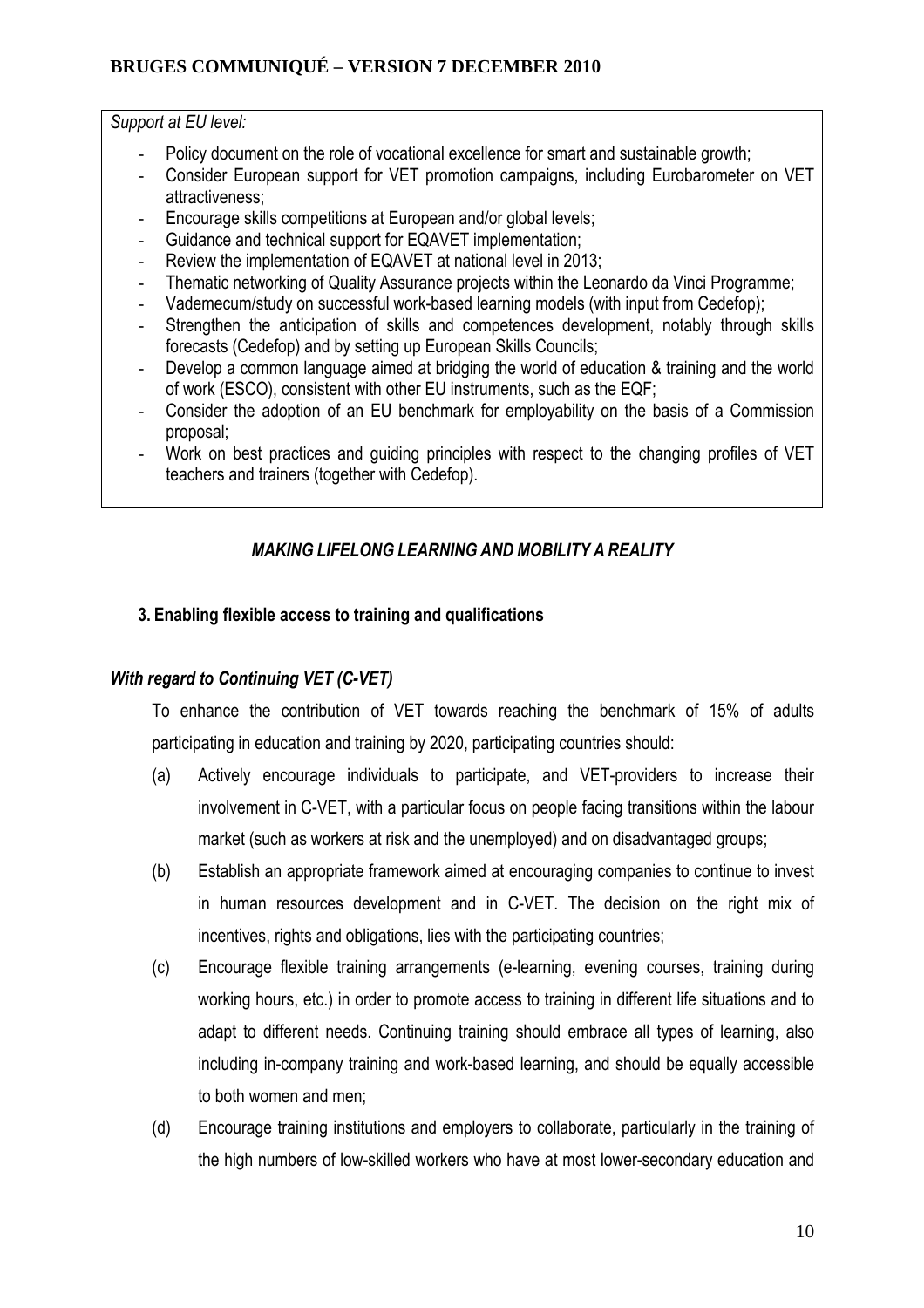who will benefit from approaches where basic skills are embedded in VET;

- (e) Start to develop, no later than 2015, national procedures for the recognition and validation of non-formal and informal learning, supported as appropriate by national qualifications frameworks. These procedures should focus on knowledge, skills and competences, irrespective of the context in which they have been acquired, for example broad adult learning, VET, work-experience and voluntary activities. Greater account should also be taken of knowledge, skills and competences that do not necessarily lead to full formal qualifications. Close cooperation with other policy areas, such as youth, sport, culture, social affairs, employment, is important in this respect;
- (f) Take specific measures to enhance the participation rate in C-VET of people facing transitions within the labour market and of groups with low participation in training, such as women, the low-skilled and older workers. In particular, participating countries should seek through investment to bring the number of low-skilled people aged 25-64 years who participate in lifelong learning more into line with average participation rates for that age group.

#### *With regard to both I-VET and C-VET*

- (a) Facilitate transitions from education and training to work, and between jobs, by providing integrated guidance services (employment services and counselling services), as well as career management skills, for both young people and adults. It is crucial that the service providers involved are able easily and objectively to exchange information and to develop the quality of guidance services;
- (b) Develop or maintain post-secondary or higher VET at EQF level 5 or higher, as appropriate, and contribute to achieving the EU headline target of 40 % with tertiary or equivalent education;
- (c) Promote flexible pathways between VET, general education and higher education, and enhance permeability by strengthening the links between them. To achieve this aim, as well as greater participation in lifelong learning, participating countries should accelerate the establishment and implementation of comprehensive national qualifications frameworks based on learning outcomes;
- (d) The Commission and the participating countries should work towards increasing coherence between the two European credit systems - ECVET and ECTS.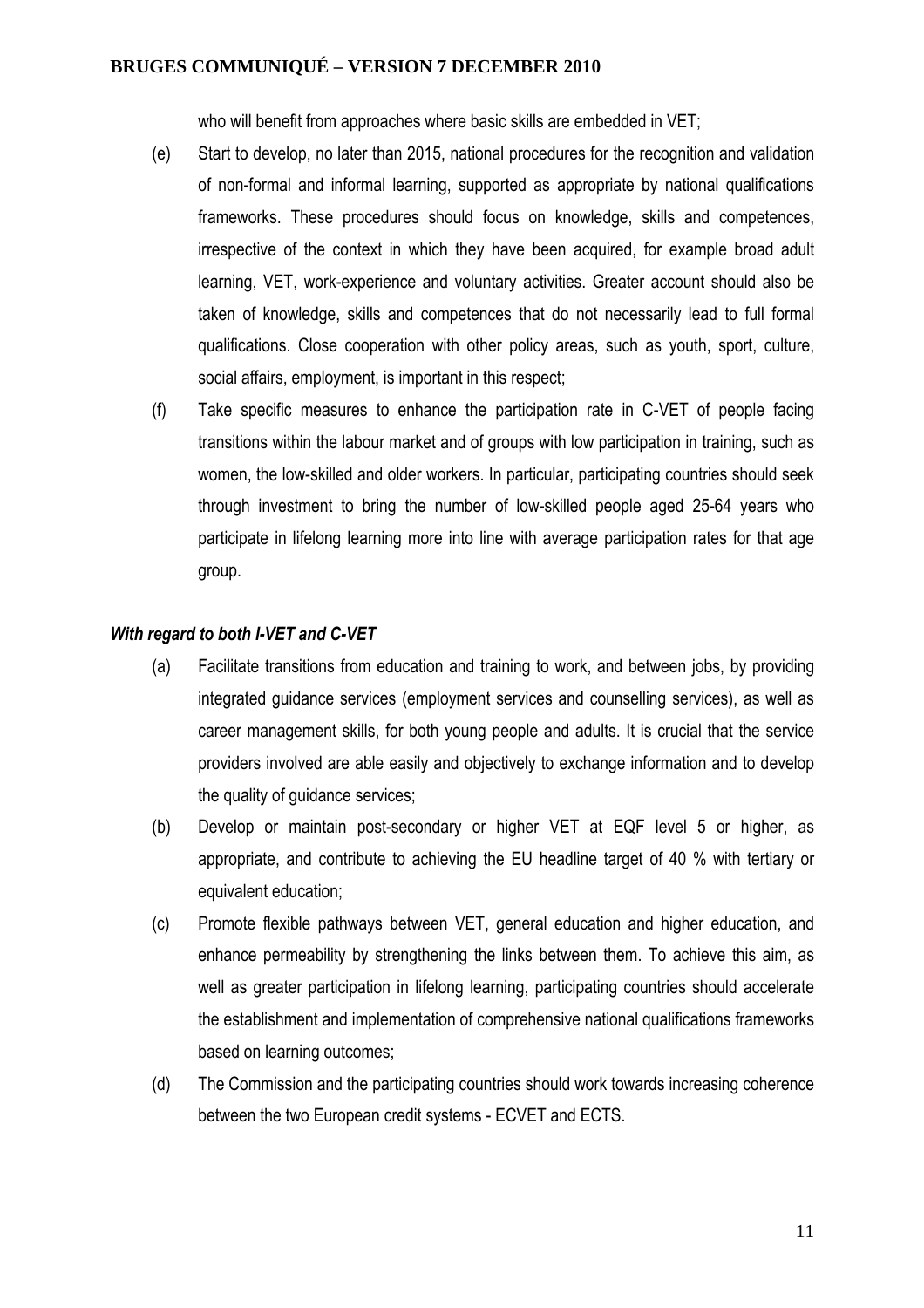- **4. Developing a strategic approach to the internationalisation of I-VET and C-VET and promoting international mobility** 
	- (a) Economic globalisation encourages employers, employees and independent entrepreneurs to extend their scope beyond the borders of their own countries. VET providers should support them in this process by giving an international dimension to the learning content and establishing international networks with partner institutions;
	- (b) Participating countries should encourage local and regional authorities and VET providers – through incentives, funding schemes (including use of the European Structural Funds) and the dissemination of best practices – to develop strategies for cross border cooperation in VET, with the aim of fostering greater mobility of learners, teachers and trainers and other VET professionals. Participating countries should promote VET that allows, encourages and **-** preferably **-** integrates mobility periods, including work placements, abroad;
	- (c) Participating countries should systematically use and promote European transparency tools such as EQF, ECVET and Europass to promote transnational mobility;
	- (d) Participating countries should promote opportunities for language learning for both learners and teachers in VET, and the provision of language training adapted to the specific needs of VET, with a special emphasis on the importance of foreign languages for cross-border cooperation in VET and international mobility.

## **SHORT-TERM DELIVERABLES FOR 2011 – 2014**

## **CONCERNING STRATEGIC OBJECTIVES 3 AND 4**

*Actions at national level:*

- 7. In order to maximise the contribution of VET to the "ET2020" 15% benchmark on the participation of adults in lifelong learning, review the use of incentives, rights and obligations for all stakeholders involved, and take appropriate action to encourage participation in C-VET;
- 8. Implement the EQF Recommendation:
	- o development of comprehensive NQFs based on the learning outcomes approach. Use the NQF as a catalyst for creating more permeability between VET and higher education, for developing or maintaining VET at post-secondary or higher EQF levels, and for realising flexible learning pathways;
	- o referencing NQF levels to EQF levels by 2012;
- 9. Develop and promote the use of procedures for the validation of non-formal and informal learning supported by EQF/NQFs and guidance;
- 10. Provide integrated (education, training, employment) guidance services closely related with labour market needs;
- 11. Progress towards ECVET implementation in line with the Recommendation, and participate in testing ECVET for mobility;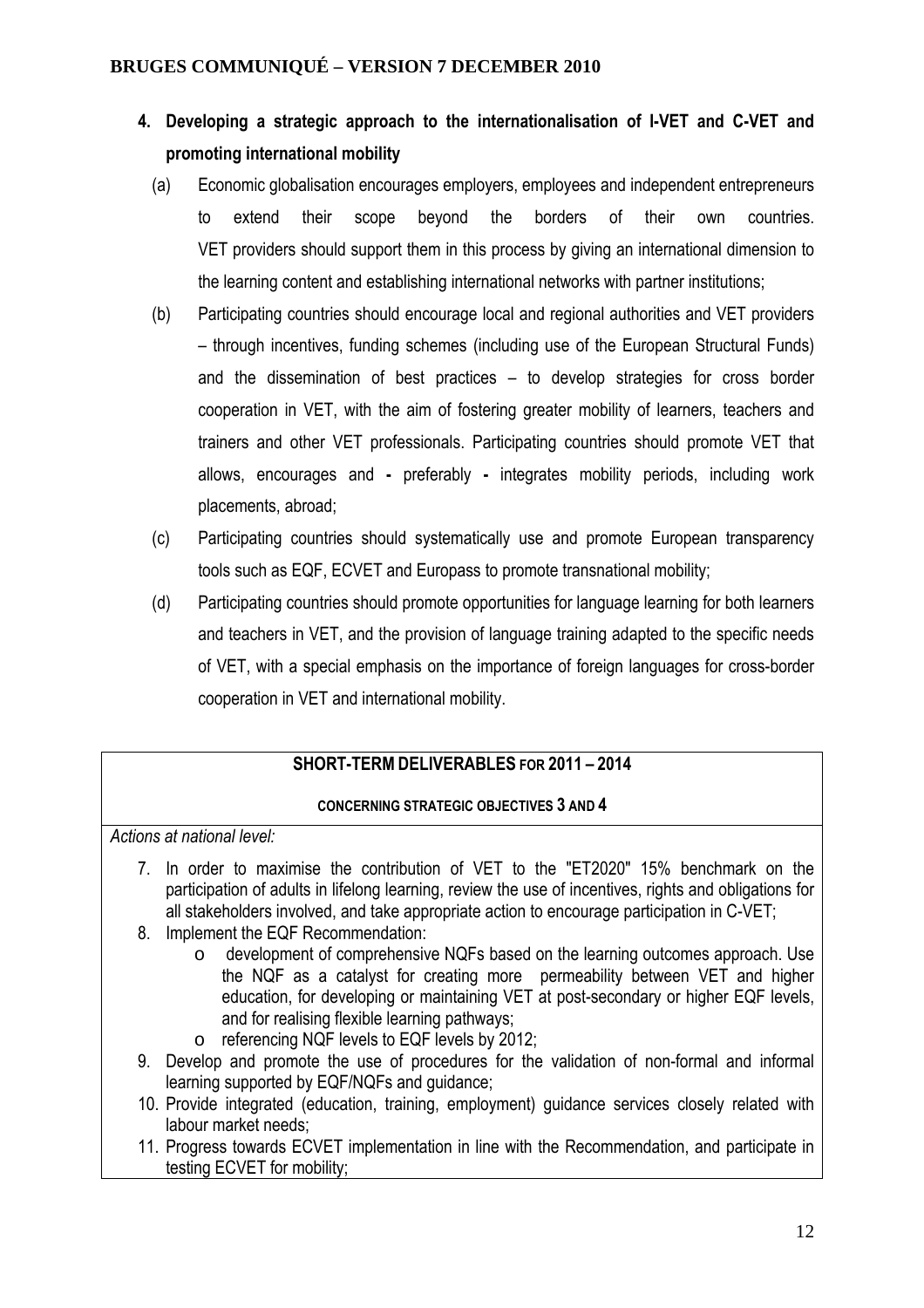- 12. Take appropriate measures to boost mobility in VET, including:
	- o Encourage a greater number of I-VET students and VET professionals to participate in transnational mobility;
	- o Encourage local and regional authorities, as well as VET providers, to develop an internationalisation culture and internationalisation strategies, including cross-border mobility;
	- o Address legal and administrative obstacles related to the transnational mobility of apprentices and trainees;
	- o Encourage professional chambers, business organisations and other relevant organisations to support the host and sending enterprises in providing appropriate conditions for apprentices and trainees in transnational mobility;
	- o Ensure the provision of language learning and intercultural competences in VET curricula;
	- o Make optimal use of other EU tools (e.g. EQF, EQAVET, Europass) for enhancing the mutual recognition of qualifications and competences.

## *Support at EU level:*

- Policy handbook on access to and participation in C-VET;
- Guidance and technical support for EQF implementation, notably with view to applying a learning outcomes approach;
- Mapping of developments of NQF by CEDEFOP and ETF;
- Council Recommendation on the validation of non-formal and informal learning (2011);
- Progress report on the development of lifelong guidance policies, systems and practices -2011 (CEDEFOP, ETF and ELGPN);
- Guidance and technical support for ECVET implementation;
- Periodic review of ECVET implementation (together with Cedefop);
- Thematic networking of ECVET projects within the Leonardo da Vinci programme;
- Recommendation on learning mobility (2011);
- Consider the adoption of an EU benchmark for VET mobility on the basis of a Commission proposal (2011);
- Proposal for a quality framework for traineeships:
- Promote mobility for apprentices, including by means of a support portal, within the framework of the Lifelong Learning Programme/ Leonardo da Vinci Programme;
- Develop a European skills passport as part of Europass by 2012.

# *ENHANCING CREATIVITY, INNOVATION AND ENTREPRENEURSHIP*

# **5. Fostering innovation, creativity and entrepreneurship, as well as the use of ICT (in both I-VET and C-VET)**

Creativity and innovation in VET, as well as the use of innovative learning methods, can encourage learners to stay in VET until they are qualified.

(a) Participating countries should actively encourage VET providers to collaborate with innovative enterprises, design centres, the cultural sector and higher education institutions in forming "knowledge partnerships". This should help them gain valuable insight into new developments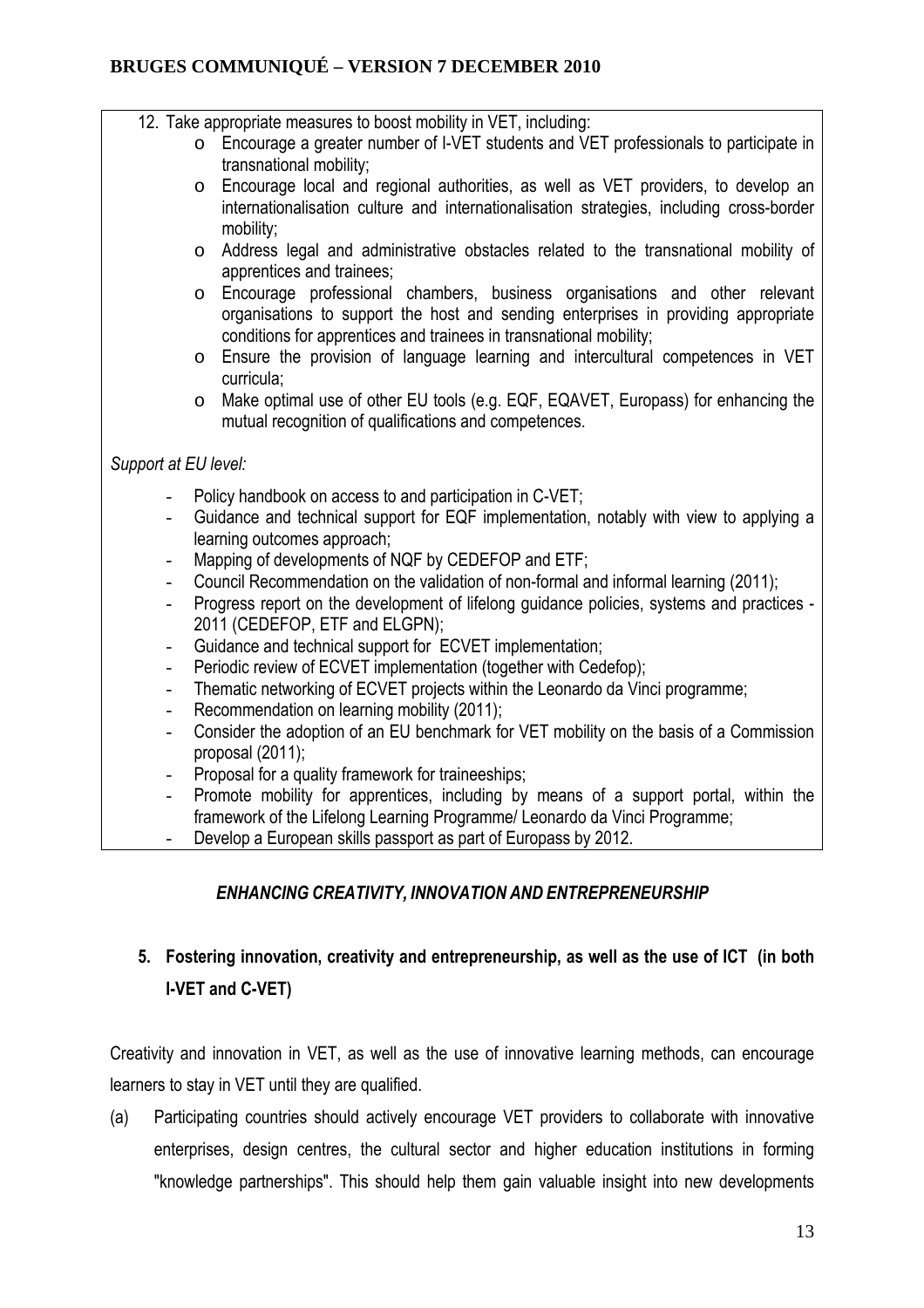and competence needs and to develop professional excellence and innovation. Such partnerships could also be helpful in introducing experience-based learning methods, encouraging experimentation and adapting curricula;

- (b) ICT should be used to maximise access to training and to promote active learning, as well as to develop new methods in both work- and school-based VET;
- (c) Participating countries should support initiatives aimed at promoting entrepreneurship in both I-VET and C-VET in close cooperation with employers, VET providers and national business support services. To achieve this, they should encourage the provision of appropriate funding e.g. for teaching materials, support tools and the establishment of mini-companies by learners and should seek to enhance cooperation at regional level;
- (d) Participating countries should support newly established and future entrepreneurs by encouraging start-ups for VET graduates and by promoting learning mobility for young entrepreneurs.

## **SHORT-TERM DELIVERABLES FOR 2011 – 2014**

#### **CONCERNING STRATEGIC OBJECTIVE 5**

*Actions at national level:*

- 13. Encourage partnerships for creativity and innovation (VET providers, higher education institutions, and design, art, research and innovation centres);
- 14. Encourage effective and innovative, quality-assured use of technology by all VET providers (including public-private networking and partnerships) supported by the necessary equipment, infrastructure and networks, with continuing improvements that reflect developments in technology and pedagogical understanding;
- 15. Take measures to promote entrepreneurship, e.g. by promoting the acquisition of relevant key competences, enabling practical experiences in enterprises, and involving experts from businesses.

*Support at EU level:* 

- Set up an EU-level VET / Business Forum with a focus on the following themes:
	- o role of VET in the knowledge triangle;
	- o transitions from VET to business: how to support VET graduates in starting up enterprises.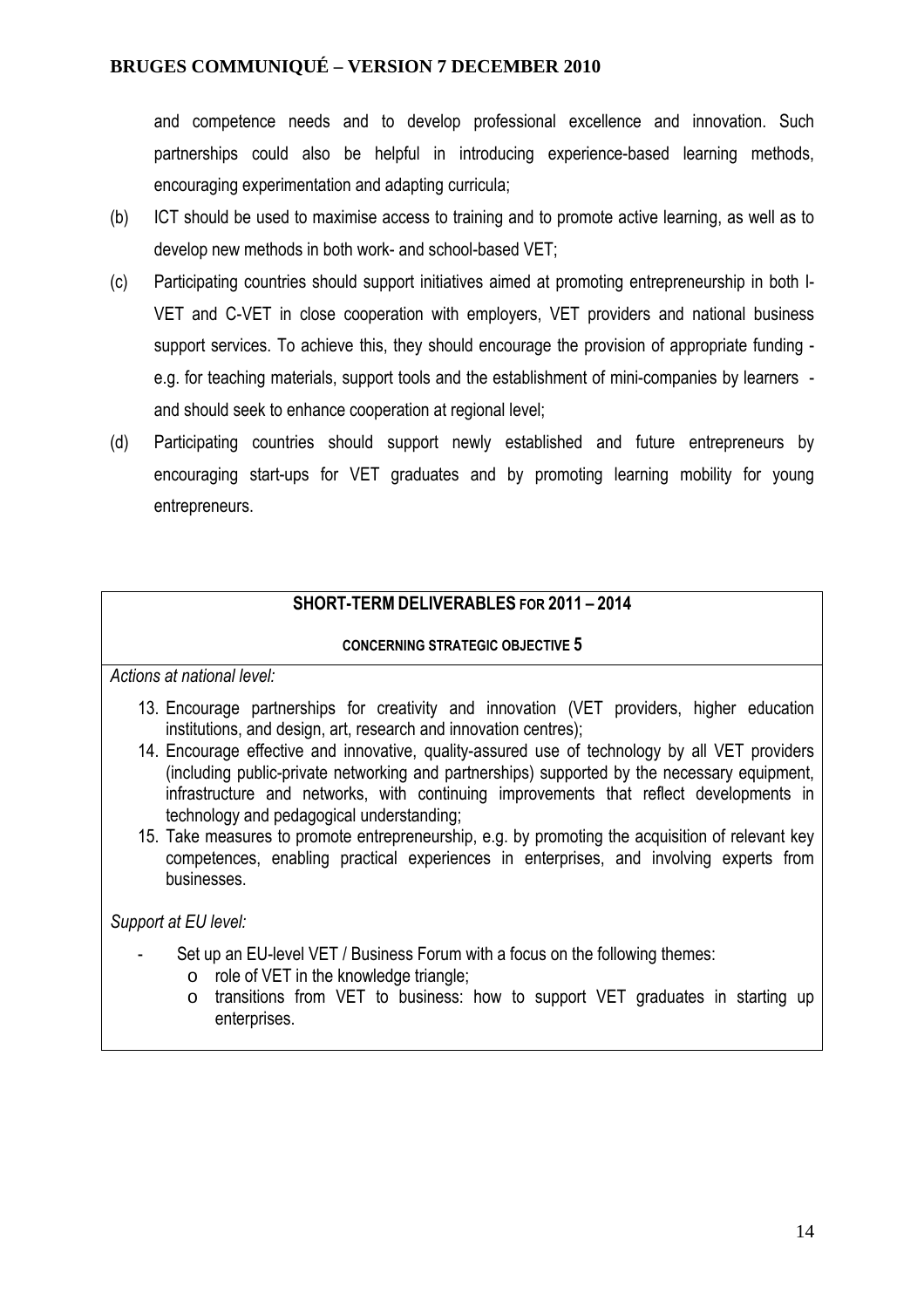#### *PROMOTING EQUITY, SOCIAL COHESION AND ACTIVE CITIZENSHIP*

#### **6. Realising inclusive I-VET and C-VET**

Participating countries should offer VET which increases people's employability (in both the short and long term), which allows them to develop quality careers, satisfactory work experience, self-confidence, professional pride and integrity and which opens up opportunities for growth in their professional and personal lives. To achieve this objective, participating countries should:

- (a) Guarantee that initial VET provides learners with both specific vocational competences and broader key competences, including transversal competences**,** that enable them to follow further education and training (within VET or in higher education) and to support career choices, participation in and transitions within the labour market. The knowledge, skills and competences which people acquire in VET should enable them to manage their careers and to play an active role in society;
- (b)Make sure that adult learning systems foster the acquisition and further development of key competences. This can be carried out in cooperation with VET providers, local communities, civil society organisations, etc;
- (c) Maximise the contribution of VET to reducing the percentage of early leavers from education to below 10% through a combination of both preventive and remedial measures. This can be achieved, for example, through labour market relevant VET, increased work-based learning and apprenticeships, flexible learning pathways, effective guidance and counselling, and by learning content and methods that acknowledge young people's lifestyles and interests, while maintaining high-level quality standards for VET:
- (d) Take appropriate measures to ensure access on an equal basis, especially for individuals and groups at risk of being excluded, in particular the low-skilled and unskilled, people with special needs or from disadvantaged backgrounds, and older workers. The participation of such groups in VET should be facilitated and encouraged through financial or other means and through the validation of non-formal and informal learning, as well as the provision of flexible pathways;
- (e) Promote active citizenship in VET, for example by encouraging partnerships between VET providers and civil society organisations or, in accordance with national legislation and practice, by promoting learner representation in VET institutions. Promotion of this kind can contribute to the validation of skills and competences acquired through voluntary activities.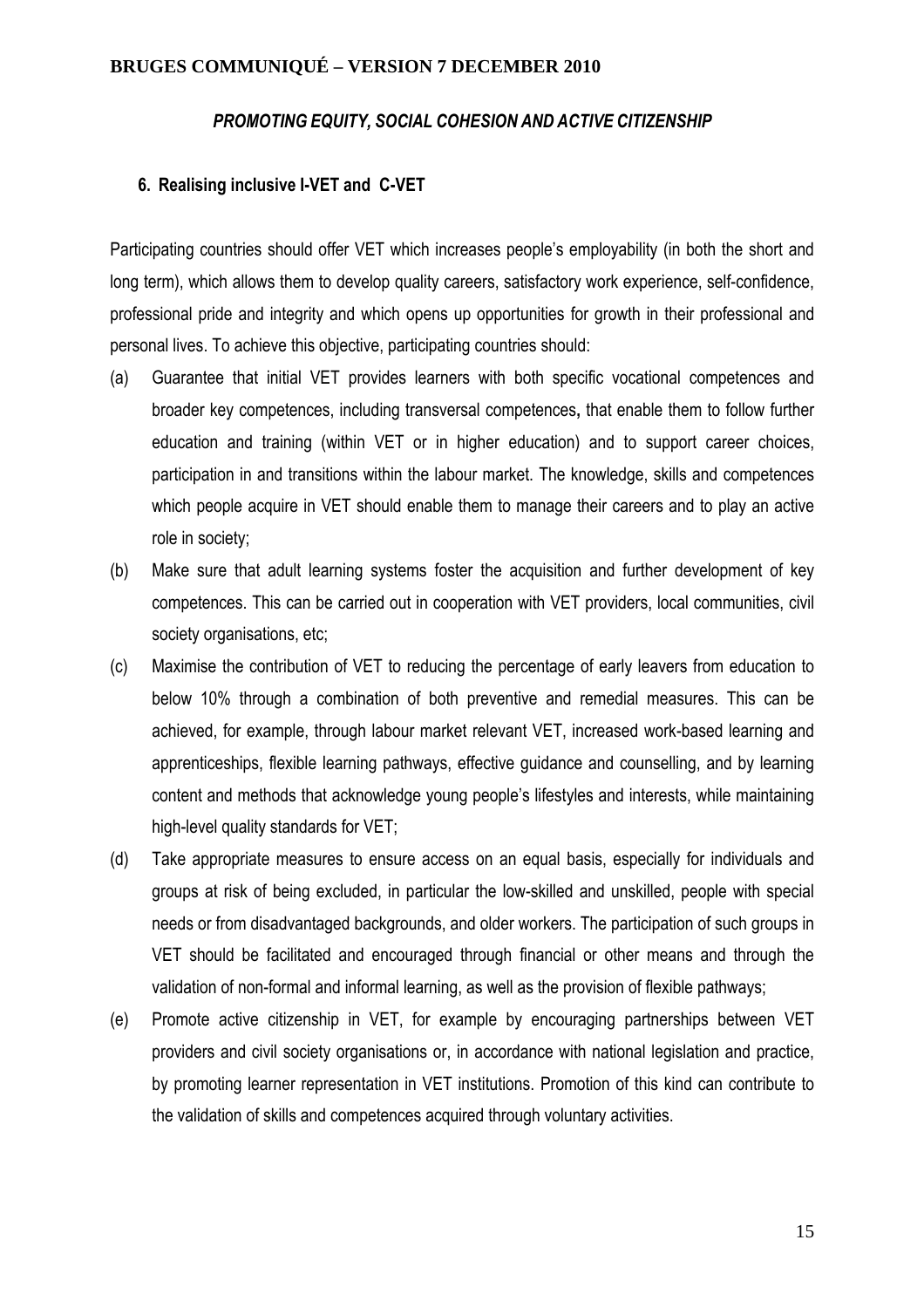## **SHORT-TERM DELIVERABLES FOR 2011 – 2014**

**CONCERNING STRATEGIC OBJECTIVE 6** 

*Actions at national level:*

- 16. Take preventive and remedial measures to maximise the contribution of VET in combating early leaving from education;
- 17. Consider specific measures aimed at raising the participation of low-skilled and other "at risk" groups in education and training, including by developing flexible pathways in C-VET and using appropriate guidance and support services;
- 18. Use ICT to maximise access to training and to promote active learning, as well as to develop new methods in both work- and school-based VET, in order to facilitate the participation of "at risk" groups;
- 19. Use existing monitoring systems to support the participation of "at risk" groups in VET: see short-term deliverable 6.

*Support at EU level:* 

- Vademecum of best practices on inclusion of "at risk" groups through a combination of work-based learning and key competences;
- Council Recommendation on reducing early school leaving (2011).

## *TRANSVERSAL OBJECTIVES*

# **7. Greater involvement of VET stakeholders and greater visibility for the achievements of European cooperation in VET**

Greater involvement of VET stakeholders implies greater visibility for the achievements of European cooperation in VET. The European Commission and the participating countries should therefore consider investing in clear and targeted communication to different groups of stakeholders at national and European level. In order to facilitate the use of the available EU instruments, learners and all parties involved should receive extensive and tailored information.

# **8. Coordinated governance of European and national instruments in the areas of transparency, recognition, quality assurance and mobility**

In line with the above mentioned strategic objectives, coherent and complementary use of the various European and national instruments in the areas of transparency, recognition, quality assurance and mobility should be a high priority for the participating countries in the coming years. Coordinated governance of these instruments under the Copenhagen process and stronger synergy with the instruments and principles of the Bologna process are required.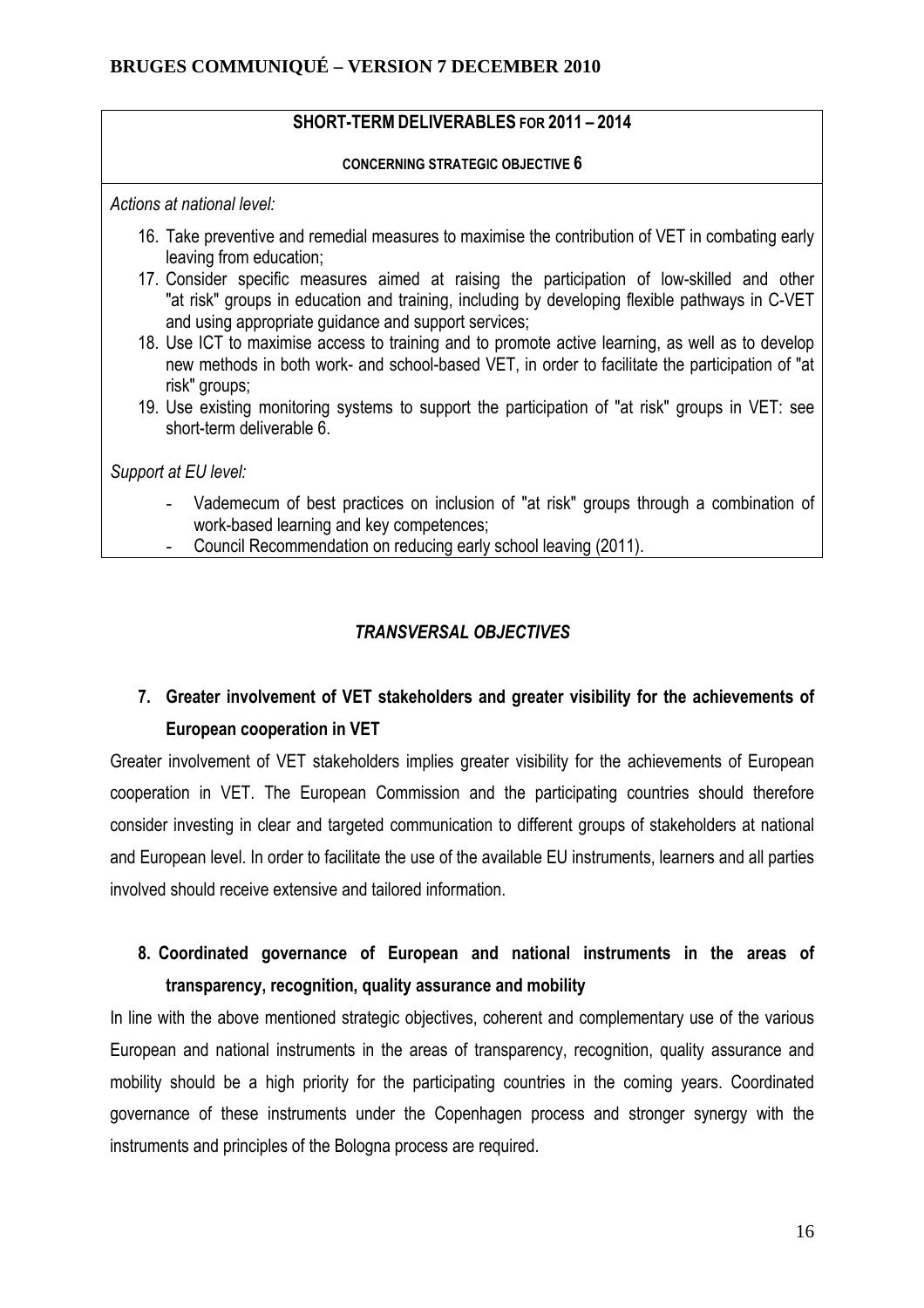#### **9. Intensifying cooperation between VET policy and other relevant policy areas**

Participating countries and the European Commission should intensify cooperation between VET policy and other relevant policy areas, such as employment, economic affairs, research and innovation, social affairs, youth, sport and culture in order to adhere to the Integrated Guidelines of *Europe 2020* and to enhance the recognition of competences and qualifications.

## **10. Improving the quality and comparability of data for EU policymaking in VET**

EU level policy-making in VET should be based on existing comparable data. To this end, and using the Lifelong Learning programme, Member States should collect relevant and reliable data on VET – including VET mobility – and make these available for Eurostat. Member States and the Commission should jointly agree on which data should be made available first.

## **11. Making good use of EU support**

The European Structural Funds and the Lifelong Learning Programme should be used to support the agreed priorities for VET, including international mobility and reforms implemented by the participating countries.

## **SHORT-TERM DELIVERABLES FOR 2011 – 2014**

## **CONCERNING THE TRANSVERSAL OBJECTIVES 7 TO 11**

*Actions at national level:*

- 20. Establish communication strategies for different stakeholder groups, focused on implementation and the added value of tools (ECVET, ECTS, referencing of NQFs to EQF, quality assurance systems in line with EQAVET);
- 21. Set up structured cooperation mechanisms between VET sector and employment services at all levels (policy and implementation), including the social partners;
- 22. Contribute to improving EU level data on I-VET students, including mobility and employability.

## *Support at EU level:*

- Support the achievement of the above objectives through the Lifelong Learning Programme and, where appropriate, the European Structural Funds;
- Support peer-learning between participating countries and innovative projects;
- Setting up an enhanced coordination procedure for the implementation of common European tools in the field of education and training;
- European communication strategy on European transparency tools;
- Develop structured cooperation with VET provider associations at EU level;
- Strengthen structured cooperation between the education and training and the employment policy fields;
- Improve EU level data on I-VET students, including mobility and employability;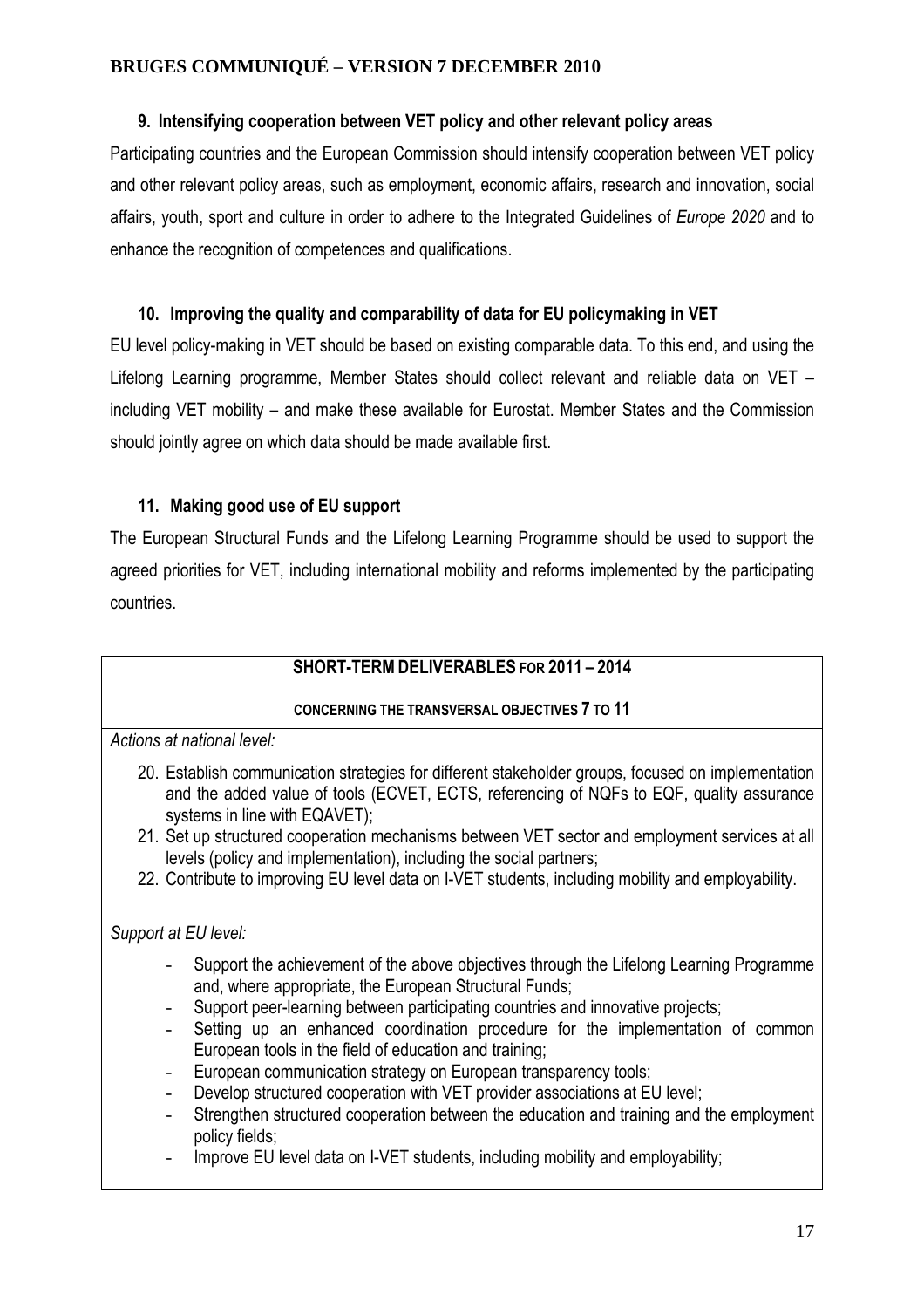- Social partners at all levels should continue to play an active role in the Copenhagen process (governance and ownership) and contribute to the realisation of the above mentioned short-term deliverables;
- Report on VET developments in Member States and partner countries;
- Reinforce exchanges with enlargement and neighbourhood countries.

# **IV. PRINCIPLES UNDERLYING THE GOVERNANCE AND OWNERSHIP OF THE COPENHAGEN PROCESS**

• Member States should make a strong commitment to implementing the priorities of the Copenhagen process within the *Europe 2020* national reform programmes;

• Reporting under the Copenhagen process should be incorporated into that of the "ET 2020" strategic framework. This would provide the most efficient way of contributing to reporting on the *Europe 2020* Strategy, and would increase the visibility of VET in lifelong learning;

• Cooperation in the area of VET should be intensified. The open method of coordination should continue to serve as the main mechanism for such cooperation. Peer learning and innovative projects should provide means of supporting national policy developments;

• The Directors-General for Vocational Training (DGVT), the European Social Partners and the Advisory Committee for Vocational Training (ACVT) should continue to play an active role in the governance of the Copenhagen process;

• Cedefop and the ETF should continue, according to their specific mandates, to support policy development and implementation, to report on progress towards the strategic objectives and the short-term deliverables, and to provide evidence for policy-making in VET;

• VET provider organisations should be encouraged to cooperate at European level with a view to promoting the above objectives;

• Policy dialogues and exchanges of experience with our global partners can contribute to meeting present and future challenges. Exchanges and cooperation with potential candidate countries, with neighbourhood countries assisted by the ETF and with international organisations, particularly the OECD, the Council of Europe, the International Labour Organisation and UNESCO, should be strengthened. The right of participation in these activities should be ensured for all participating countries;

• A new list of short-term deliverables should be drawn up by 2014 based on the above mentioned strategic objectives.

 $\overline{\phantom{a}}$  , we can also the contract of  $\overline{\phantom{a}}$